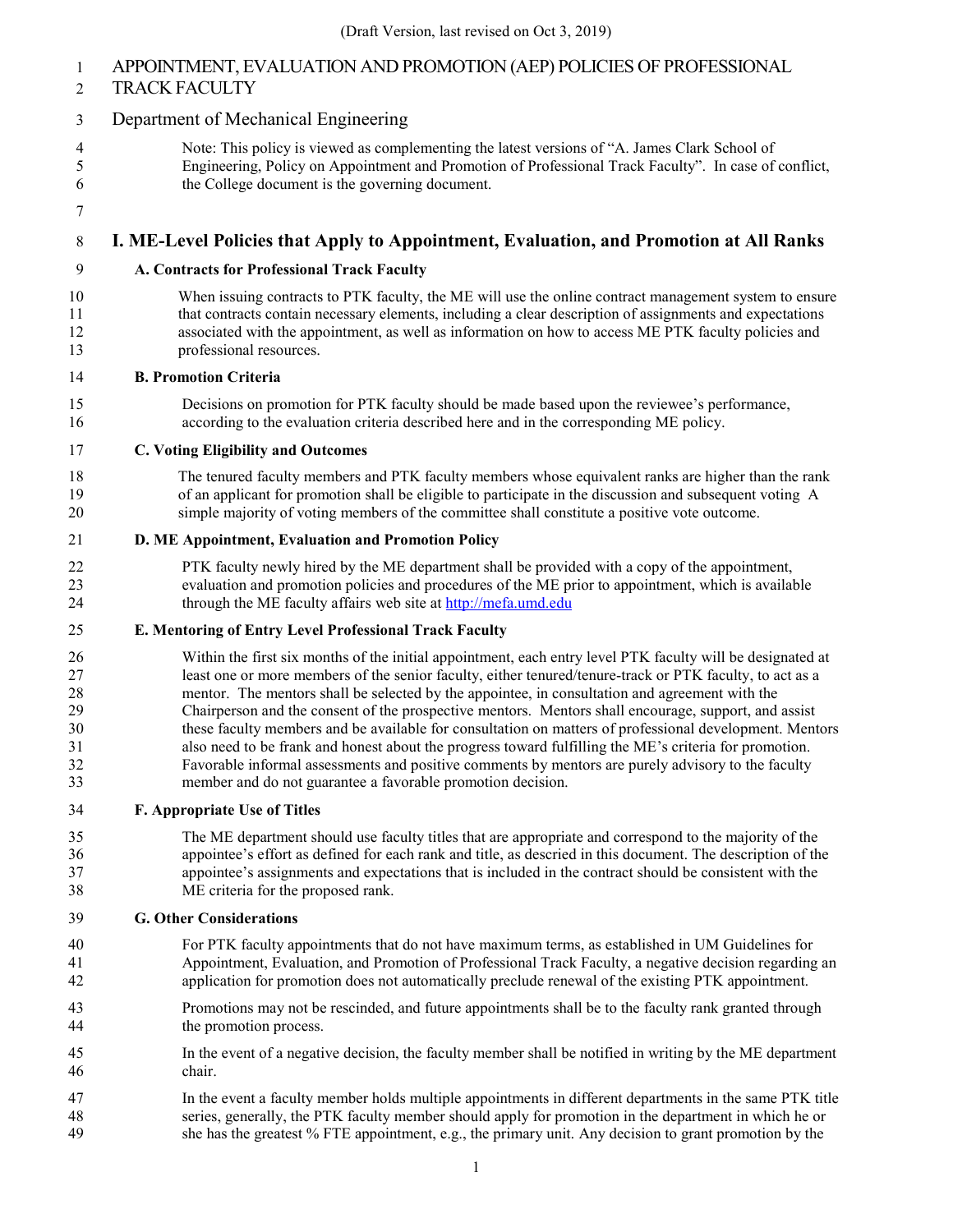- primary department must consider evaluative input from the other departments in which the faculty member holds an appointment, however, the decision to grant promotion lies with the primary department. Once promoted, the faculty member is entitled to be compensated at the rate of the higher PTK faculty rank in all of the departments in which he/she holds an appointment. **II. Appointments and Promotions of Professional Track Faculty A Professional Track Faculty with Instructional Roles (Lecturer, Senior Lecturer, Principal Lecturer):**  A.1 New appointment of Lecturer To propose an appointment for a Lecturer, a CV, three letters of recommendation and a statement regarding the candidate's accomplishments shall be submitted to the ME appointment and promotion committee for professional track faculty (ME APPTK Committee). A.2 Criteria for promotion or appointment to the rank of Senior Lecturer Candidates for promotion from Lecturer to the rank of Senior Lecturer should "have an exemplary teaching record over the course of at least five years of fulltime instruction or its equivalent as a Lecturer (or similar appointment at another institution) and shall exhibit promise in developing additional skills in the areas of research, service, mentoring, or program development." Significant and extended professional experience may be substituted for instructional experience, provided it is essential to the instructional envisioned for the appointee. Appointments to the rank of Senior Lecturer are typically one to five years and are renewable. Specifically recognized and encouraged will be (1) Teaching excellence as evidenced by student evaluations, (2) student and alumni feedback, peer evaluations, (3) the adoption of innovative classroom practices, (4) incorporation of modern instructional tools (software, technology, videography, demonstrations), (5) curriculum development, (6) effective training and supervision of teaching assistants, (7) advising or mentoring of student organizations, (8) outreach activities, and (9) service to campus and professional communities. A.3 Criteria for appointment or promotion to the rank of Principal Lecturer "In addition to the qualifications required of the Senior Lecturer, appointees to this rank shall have an exemplary teaching record over the course of at least 5 years full-time service or its equivalent as a Senior Lecturer (or similar appointment at another institution) and/or the equivalent of 5 years full-time professional experience as well as demonstrated excellence in the areas of research, service, mentoring, or program development." Appointments are typically made as five-year contracts. Appointments for additional five-year terms can be renewed as early as the third year of any given five-year contract. Principal Lecturers, by virtue of their sustained record of exemplary teaching, are expected to play a role in advising, guiding, directing, supporting or mentoring the instructional activities of others, including newly appointed Lecturers in the ME Department. If the appointee in all ranks has specific instructional responsibilities, roles or expectations among or in addition to those mentioned above (and consist with the title and rank), they should be described in the individual's appointment agreement. In addition to the criteria outlined here, appointees or candidates for promotion should be evaluated based upon these responsibilities. A.4 Procedural guidelines for promotion to Senior Lecturer and Principal Lecturer 1. Any existing Lecturer or Senior Lecturer who meets the eligibility criteria may request to be considered for promotion to the next rank. New appointees must be nominated for appointment by an existing tenured or professional-track faculty member in the ME department -- typically the individual to whom the appointee would directly report. In such cases, the nominating letter must accompany the candidate's dossier. 2. The candidate-provided items must include, at minimum, the following items: (a) Curriculum Vita; (b) Professional Statement; and (c) Teaching Portfolio, including a summary of instructional activities, course enrollments, and student evaluations. 3. The ME department must organize and conduct at least one peer evaluation in which another (professional, tenured, or tenure-track) faculty member observes the candidate in an instructional setting
- and provides a concise evaluative summary to be included in the candidate's dossier.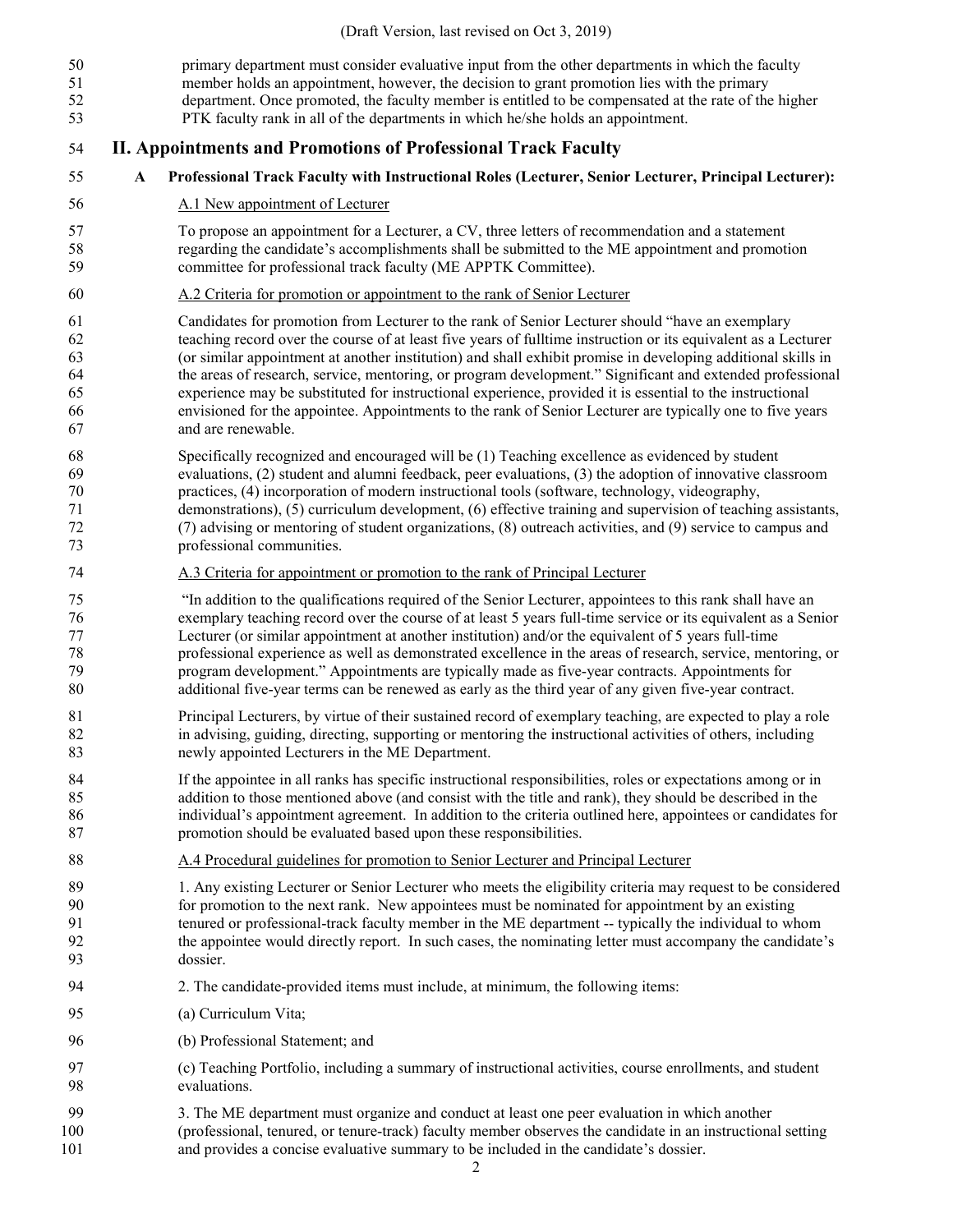4. The ME department must hold a faculty vote on the promotion. Eligible faculty voters must include all of the ME's instructional professional-track faculty at or above the promotion rank, as well as tenured or tenure-track faculty at or above the equivalent rank. (i.e., only Associate Professors, Senior Lecturers and above may vote on promotions to Senior Lecturer; only Professors and Principal Lecturers may vote on promotions to Principal Lecturer.)

 5. In addition to the candidate-provided items, the dossier must include, at minimum: (a) Concise summary of the vote, (b) Letter from the Department Chair. For appointments and promotions to Senior Lecturer, the final dossier and department recommendation is forwarded to the College for a final decision by the Dean or designee. For appointments and promotions to Principal Lecturer, the final dossier and department recommendation is forwarded for consideration by the College APPTK committee.

#### **B. Adjunct (Assistant, Associate) Professor:**

 The appointee shall be associated with the faculty of the Department, but shall not be essential to the development of the Department's program. The titles do not carry tenure. The appointee may be paid or unpaid. The appointee may be employed outside the University, but shall not hold another paid appointment at the University of Maryland at College Park. Appointments to these ranks shall not extend beyond the end of the fiscal year during which the appointment becomes effective and may be renewed.

 To propose an appointment for an Adjunct Assistant Professor, a CV, three letters of recommendation and a statement regarding the candidate's accomplishments will be provided to and reviewed by the Chair of the department with input from all faculty members who interacted with the candidate during 123 the search process.

 To propose an appointment for an Adjunct Associate Professor or Adjunct Professor a CV, three letters of recommendation and a statement regarding the candidate's accomplishments shall be submitted to the Faculty Assembly. Approval of this appointment shall require a formal faculty vote. For an appointment at the Associate rank, a vote of all Associate and Full Professors is required. At the full Professor rank, a vote of only the Full Professors is required.

#### **C. Affiliate (Assistant, Associate, Assistant Research, Associate Research, Research) Professor:**

 These titles shall be used to recognize the affiliation of a faculty member with the ME department other than that to which his or her appointment and salary are formally linked. The nature of the affiliation shall be specified in writing, and the appointment shall be made upon the recommendation of the Department's Faculty Assembly, and with the consent of Faculty Assembly. The rank of affiliation shall be commensurate with the appointee's qualifications. The appointment is made for a term not to exceed 135 three years and is renewable.

 To propose an appointment for an Affiliate Assistant Professor or Affiliate Assistant Research Professor, a CV, three letters of recommendation and a statement regarding the candidate's accomplishments will be provided to and reviewed by the Chair of the department with input from all faculty members who interacted with the candidate during the search process.

 To propose an appointment for an Affiliate Associate Professor, Affiliate Associate Research Professor, Affiliate Professor or Affiliate Research Professor, a CV, three letters of recommendation and a statement regarding the candidate's accomplishments shall be submitted to the Faculty Assembly. Approval of this appointment shall require a formal faculty vote. For an appointment at the Associate rank, a vote of all Associate and Full Professors is required. At the Full Professor rank, a vote of only 145 the Full Professors is required.

 These titles are included under our Temporary Search and Selection Plan. Issues relating to obtaining a visa or work permit for this position should be coordinated with the Department.

 **D. Professional Track Faculty with Research Roles (Post-Doctoral Associate, Assistant Research Professor, Assistant Research Scientist, Assistant Research Engineer, Associate Research Professor, Associate Research Scientist, Associate Research Engineer, Research Professor, Research Scientist, and Research Engineer)**

- Initial appointments at the Post-Doctoral Associate level are made by an existing tenured or professional- track faculty member in the ME department. This policy therefore only addresses the ME-wide criteria for appointment and promotion to the higher ranks.
- D.1 Criteria for appointment to the Ranks of Assistant Research Professor, Assistant Research Scientist,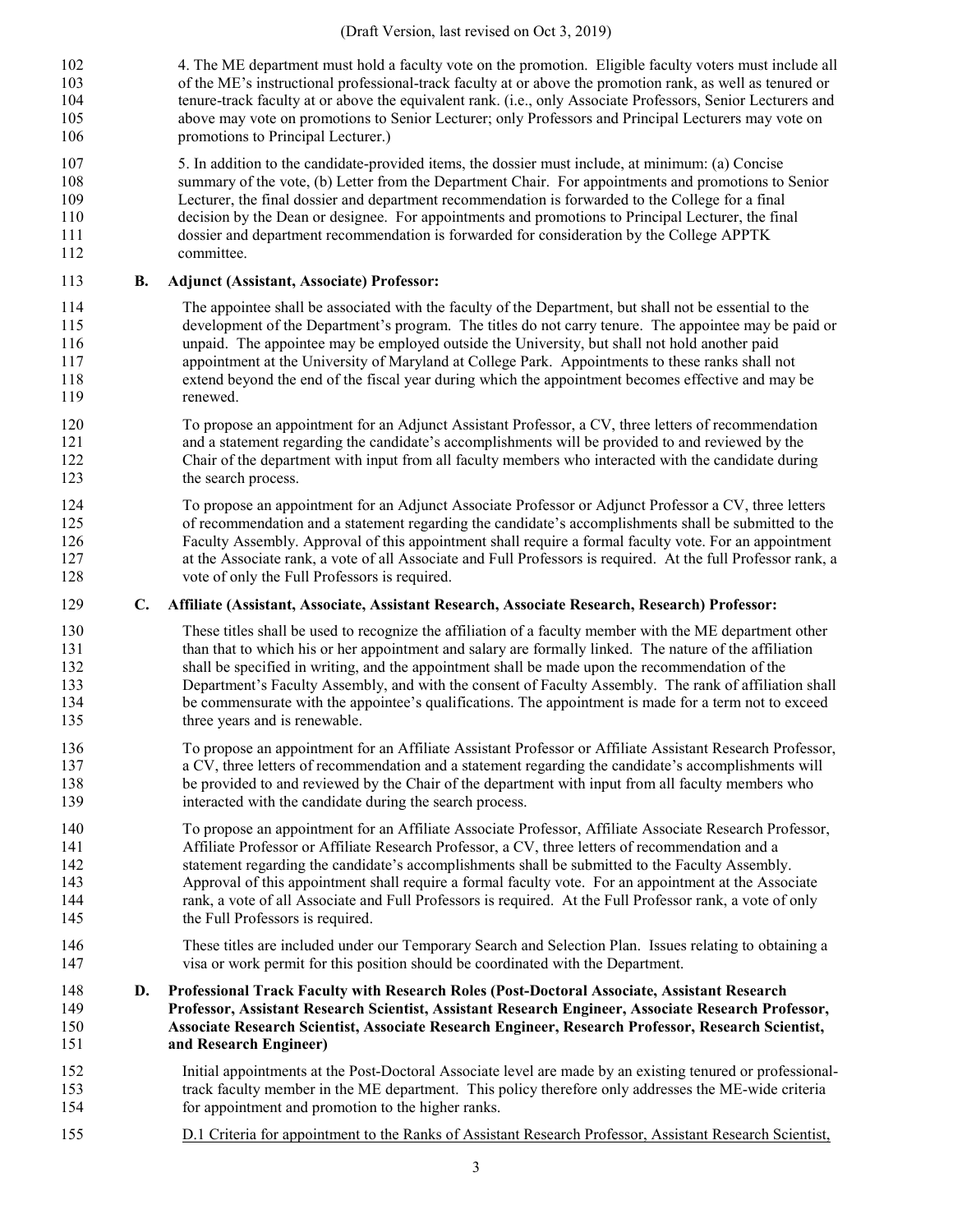| 156 | and Assistant Research Engineer                                                                             |
|-----|-------------------------------------------------------------------------------------------------------------|
| 157 | These ranks are "generally parallel to Assistant Professor", and all three ranks are to be considered       |
| 158 | equivalent for the purpose of seniority, privilege, committee representation, service expectation, and      |
| 159 | voting eligibility. Appointees should be qualified and competent to direct the work of others (such as      |
| 160 | technicians, graduate students, other research personnel). An earned doctoral degree will be a normal       |
| 161 | minimum requirement for appointment at these ranks. Appointments to these ranks are typically one to        |
| 162 | three years and are renewable.                                                                              |
| 163 | Appointees to the rank of Assistant Research Professor shall have demonstrated superior research ability    |
| 164 | and potential for contributing to the educational mission through teaching or service. Appointees to the    |
| 165 | rank of Assistant Research Scientist shall have demonstrated superior scientific research ability.          |
| 166 | Appointees to the rank of Assistant Research Engineer "shall have a demonstrated record of superior         |
| 167 | engineering practice, design, and development.                                                              |
| 168 | The factors to be considered for the promotion committee report depend on the candidate's professional      |
| 169 | track. In addition to the external letters, the factors to be considered when relevant are outlined below.  |
| 170 | Relevant teaching and advisement factors to be considered in evaluating the quality of teaching and         |
| 171 | advisement should include:                                                                                  |
| 172 | 1. Supervision of graduate students, and completion of M.S. and Ph.D. theses by advisees.                   |
| 173 | 2. Achievement and recognition of student-advised work                                                      |
| 174 | 3. Placement of advisees                                                                                    |
| 175 |                                                                                                             |
| 176 | D.2 Criteria for promotion to the Ranks of Associate Research Professor, Associate Research Scientist,      |
| 177 | and Associate Research Engineer                                                                             |
| 178 | These ranks are "generally parallel to Associate Professor", and Engineering, all three ranks are to be     |
| 179 | considered equivalent for the purpose of seniority, privilege, committee representation, service            |
| 180 | expectation, and voting eligibility.                                                                        |
| 181 | Appointees must demonstrate all of the qualifications required of the corresponding assistant research      |
| 182 | position, plus the qualifications articulated below. Appointments to these ranks are typically one to five  |
| 183 | years and are renewable.                                                                                    |
| 184 | Associate Research Professor appointees shall have extensive successful experience in scholarly or          |
| 185 | creative endeavors, the ability to propose, develop, and manage major research projects, and proven         |
| 186 | contributions to the educational mission through teaching or service. Associate Research Scientist          |
| 187 | appointees shall have significant scientific research accomplishments, show promise of continued            |
| 188 | productivity, and have the ability to propose, develop, and manage research projects. Associate Research    |
| 189 | Engineer appointees "shall have a record of significant engineering achievement, show promise of            |
| 190 | continued productivity, and have the ability to propose, develop, and manage engineering projects.          |
| 191 | D3. Criteria for promotion to the Ranks of Research Professor, Research Scientist, and Research             |
| 192 | Engineer                                                                                                    |
| 193 | These ranks are "generally parallel to Professor", and all three ranks are to be considered equivalent for  |
| 194 | the purpose of seniority, privilege, committee representation, service expectation, and voting eligibility. |
| 195 | Appointees must demonstrate all of the qualifications required of the corresponding associate research      |
| 196 | position, plus the qualifications articulated below. Appointments are typically made as five-year           |
| 197 | contracts. Appointments for additional five-year terms can be renewed as early as the third year of any     |
| 198 | given five-year contract.                                                                                   |
| 199 | Research Professor appointees shall have demonstrated a degree of proficiency sufficient to establish an    |
| 200 | excellent reputation among regional and national colleagues. Appointees should have a record of             |
| 201 | outstanding scholarly production in research, publications, professional achievements or other              |
| 202 | distinguished and creative activity, and exhibit excellence in contributing to the educational mission      |
| 203 | through teaching or service. Research Scientist appointees "shall have established a national and, where    |
| 204 | appropriate, international reputation for outstanding scientific research. Appointees should provide        |
| 205 | tangible evidence of sound scholarly production in research, publications, professional achievements, or    |
| 206 | other distinguished and creative activity. Research Engineer appointees shall have established a national   |
| 207 | and, where appropriate, international reputation for outstanding engineering practice, design, and          |
| 208 | development. Appointees should provide tangible evidence of sound scholarly production in research,         |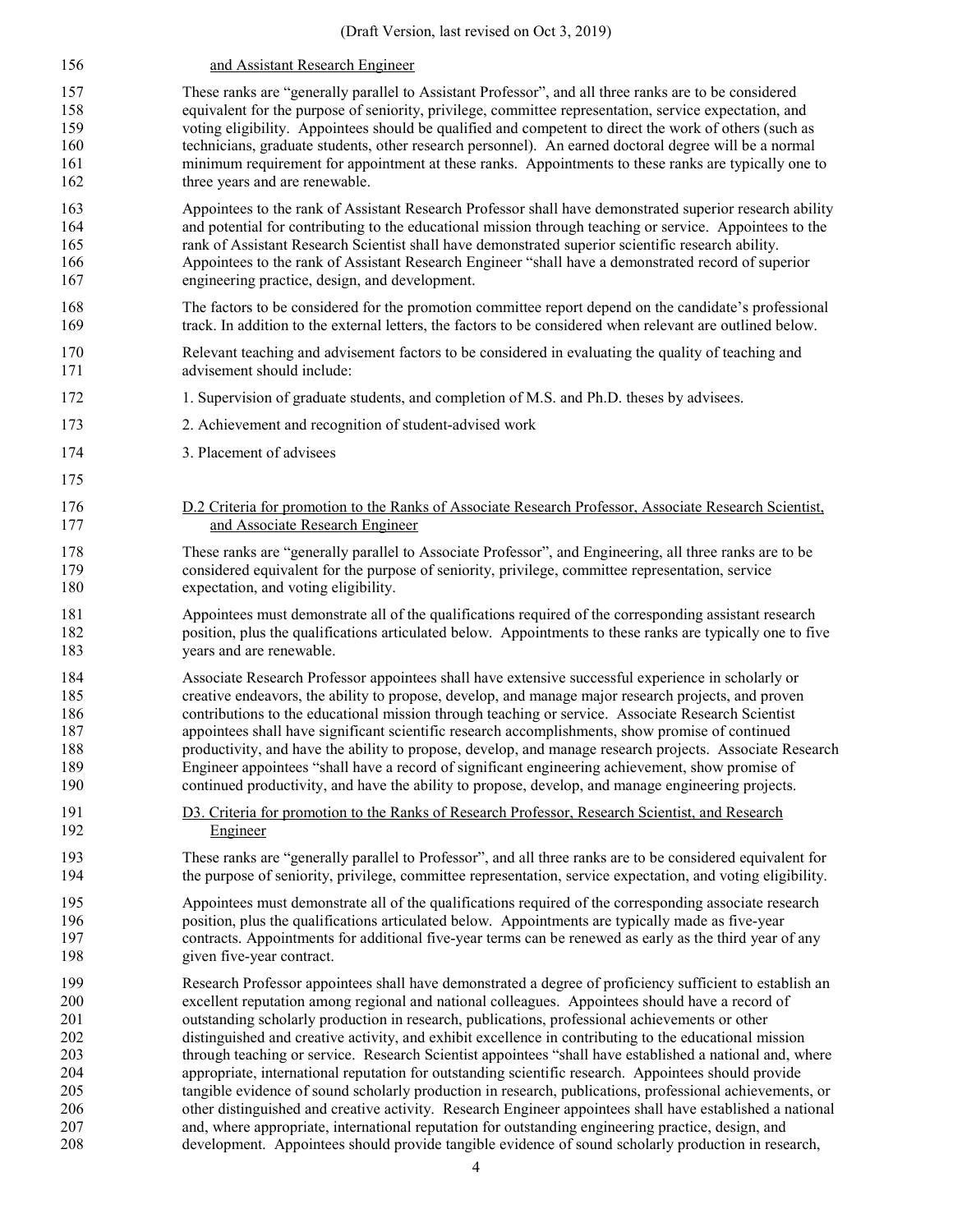| 209                             | publications, professional achievements, or other distinguished and creative activity.                                                                                                                                                                                                                                                                                                                                                       |
|---------------------------------|----------------------------------------------------------------------------------------------------------------------------------------------------------------------------------------------------------------------------------------------------------------------------------------------------------------------------------------------------------------------------------------------------------------------------------------------|
| 210                             | D.4 Additional factors to be considered (all Research Faculty Ranks)                                                                                                                                                                                                                                                                                                                                                                         |
| 211<br>212<br>213<br>214        | The factors to be considered in appointment and promotion decisions depend on the candidate's<br>professional track, and the expected level of accomplishment generally increases with rank within the<br>research faculty sequence. Whenever appropriate and available, these items should be documented in the<br>candidate's CV, professional statement, or other supporting materials.                                                   |
| 215                             | 1. Advising and Mentoring of Students, Trainees and Postdoctoral Researchers                                                                                                                                                                                                                                                                                                                                                                 |
| 216<br>217<br>218<br>219<br>220 | Factors to be considered include: Supervision or co-advising of graduate students, completion of M.S.<br>theses and Ph.D. dissertations by advisees, career placement of former students, participation on thesis<br>committees, mentoring of postdoctoral researchers, advising of undergraduate students, and all other<br>research or technical supervision. Significant awards and recognitions of research advisees should be<br>noted. |
| 221                             | 2. Teaching and Instruction (for appointment that include instructional responsibilities)                                                                                                                                                                                                                                                                                                                                                    |
| 222<br>223<br>224               | Factors to be considered include: record of teaching, enrollments, student evaluations, curriculum<br>revision, course modernization, new course development, tutorials and short-courses for conferences,<br>professional societies or local industry.                                                                                                                                                                                      |
| 225                             | 3. Research and Scholarship                                                                                                                                                                                                                                                                                                                                                                                                                  |
| 226<br>227<br>228               | a) Scholarly works (peer-reviewed journal articles, refereed conference proceedings, patents, books)<br>Non-traditional scholarly works could include software, standards, procedures, technical reports, and<br>design studies. The quality and selectivity of the publication outlets should be explained.                                                                                                                                 |
| 229                             | b) Presentations and Invited Talks                                                                                                                                                                                                                                                                                                                                                                                                           |
| 230                             | c) Awards and Recognitions (e.g., fellowship in professional societies, etc.)                                                                                                                                                                                                                                                                                                                                                                |
| 231<br>232                      | d) External grants and contracts – a sustained record of sponsored research appropriate to the candidate's<br>rank and specialization.                                                                                                                                                                                                                                                                                                       |
| 233                             | 4. Service                                                                                                                                                                                                                                                                                                                                                                                                                                   |
| 234                             | a) Department, college, and university service                                                                                                                                                                                                                                                                                                                                                                                               |
| 235                             | b) Membership and service to relevant professional societies                                                                                                                                                                                                                                                                                                                                                                                 |
| 236                             | c) Service to the federal, state, and local governments                                                                                                                                                                                                                                                                                                                                                                                      |
| 237                             | d) Interaction with industry and external research organizations                                                                                                                                                                                                                                                                                                                                                                             |
| 238                             | e) Service on editorial boards of archival journals and major conference program committees.                                                                                                                                                                                                                                                                                                                                                 |
| 239                             | f) Community outreach                                                                                                                                                                                                                                                                                                                                                                                                                        |
| 240<br>241<br>242<br>243        | If the appointee has specific research responsibilities in addition to those mentioned above (and consist<br>with the title and rank), they should be described in the individual's appointment agreement. In addition<br>to the criteria outlined here, appointees or candidates for promotion should be evaluated based upon these<br>responsibilities.                                                                                    |
| 244<br>245<br>246               | D.5 Procedural guidelines for appointment and promotion to Assistant Research<br>(Professor/Scientist/Engineer), Associate Research (Professor/Scientist/Engineer) and Research<br>(Professor/Scientist/Engineer)                                                                                                                                                                                                                            |
| 247<br>248<br>249               | New appointees must be nominated for appointment by an existing tenured or tenure-track faculty<br>member in the ME department (normally the individual's supervisor or principal investigator), and in<br>such cases the nominating letter must accompany the candidate's dossier.                                                                                                                                                          |
| 250<br>251<br>252<br>253        | For Assistant Research faculty ranks, the candidate's dossier should include the candidate's CV, three<br>letters of recommendations, and a statement regarding the candidate's accomplishments. The decision to<br>hire is made by the Chair with input from the ME APPTK committee. The Chair will make the final<br>decision based upon the input and the candidate's resumes.                                                            |
| 254<br>255<br>256<br>257        | Any existing professional track research faculty member who meets the eligibility criteria may request to<br>be considered for promotion to the next rank. The ME department must request letters of reference for<br>the candidate. In order to solicit unbiased and confidential assessments, the request for letters must be<br>issued by the ME department (not the candidate), and should describe the criteria for the promotion and   |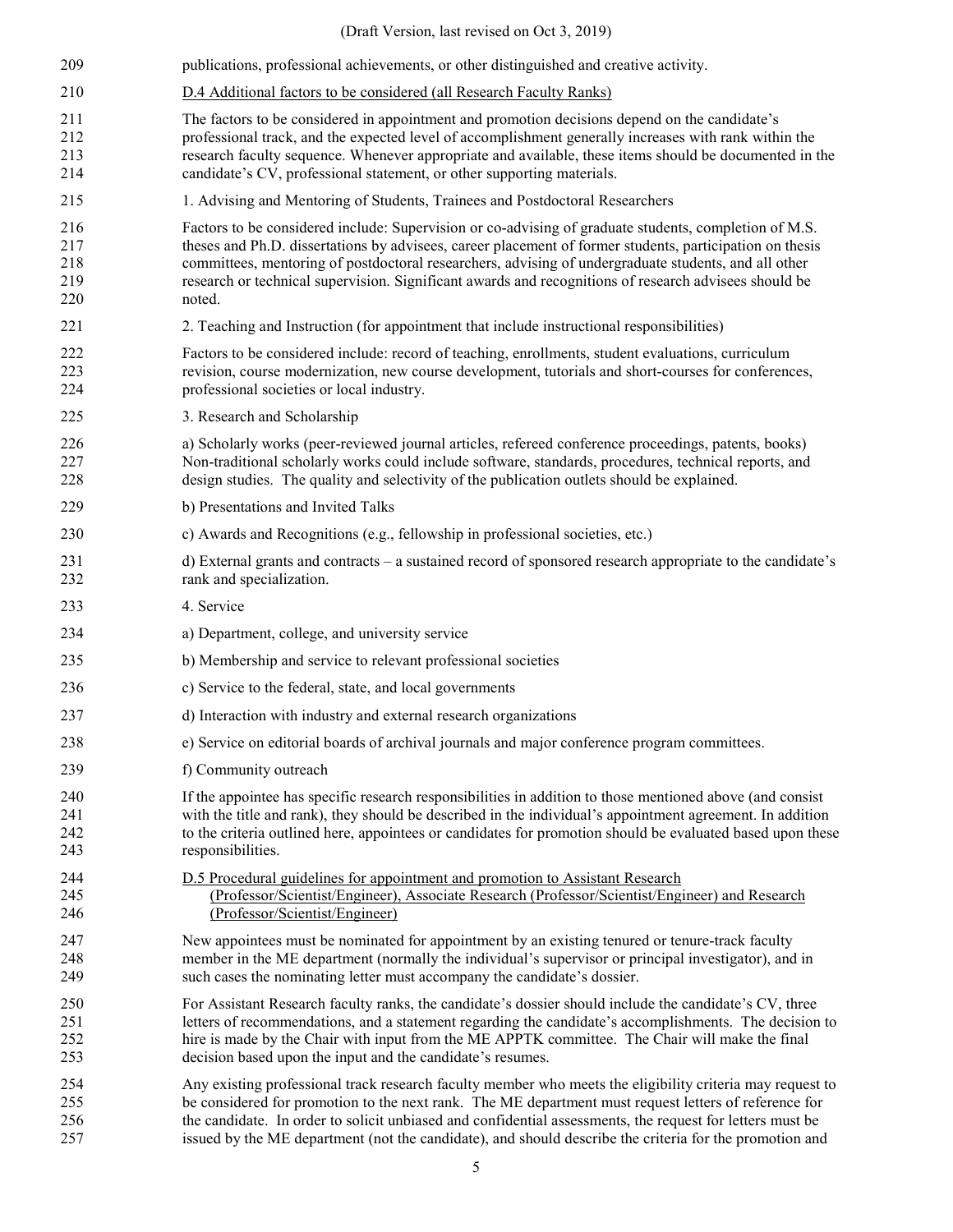- appointment, and must contain, at minimum, the candidate's CV and Professional Statement. The final dossier must include 4 letters for Associate Research faculty ranks, and 5 letters for the highest Research Faculty ranks. For newly appointed research faculty, the nominating letter from a present tenured- or tenure-track faculty may be substituted for a solicited letter. The letters are to be included in the candidate's dossier for all future voting and consideration.
- The ME department must hold a faculty vote on the promotion. Eligible faculty voters must include all of the ME's research professional-track faculty at or above the promotion rank, as well as tenured or tenure-track faculty at or above the equivalent rank.
- Upon completion of the ME-level vote, the following must be added to the dossier:
- (a) Concise summary of the vote
- (b) Letter from the Department Chair/Director
- The ME department may appoint a promotion committee comprised of up to three eligible voting faculty (professional or tenure-track) to collect the required information and assemble the required dossier prior 271 the faculty vote.
- For appointments and promotions to Associate Research Faculty ranks, the final dossier and ME department recommendation is forwarded to the College for a final decision by the Dean or designee.
- For appointments and promotions to Research (Professor/Scientist/Engineer), the final dossier and ME department recommendation is forwarded for consideration by the College APPTK committee.
- **E. Visiting appointments at any rank:**
- The prefix visiting before an academic title, e.g., Visiting Professor, shall be used to designate a short- term professorial appointment without tenure. The appointment is made for a term not to exceed three years and is renewable. Appointments for any rank are made at the discretion of the Chair.

#### **F. Professional Track Faculty with Specialist Roles (Faculty Specialist, Senior Faculty Specialist, Principal Faculty Specialist):**

- Initial appointments at the Faculty Specialist level are made by an existing tenured or professional-track faculty member in the ME department. Below are the ME's minimum criteria for appointments into the Faculty Specialists Series. Note that, in some cases, education may be substituted for professional work experience at of rate of two years for a Master's degree and four years for a PhD degree.
- F.1 Criteria for appointment to the rank of Faculty Specialist
- The appointee shall hold a Bachelor's degree in a relevant area and show potential for excellence in the administration and/or management of academic or research programs. Faculty Specialists are expected to engage in activities such as developing curriculum and/or innovative means for delivering curriculum, supervising the non-research activities of graduate or post-doctoral students, serving as grant writers or 291 authors of other publications for an academic or research program, conducting specialized research duties<br>292 or other such duties that would generate intellectual property to which the faculty member shall retain the or other such duties that would generate intellectual property to which the faculty member shall retain the rights. Appointments to this rank are typically one to three years and are renewable.
- Candidates shall have a minimum of a Bachelor's degree and 2 years of professional experience in a related area. A Master's degree can be substituted for the 2 years of the professional experience.
- F.2 Criteria for appointment or promotion to Senior Faculty Specialist
- In addition to showing superior ability to administer academic or research programs, as evidenced by successfully discharging responsibilities such as those of the Faculty Specialist, the appointee shall hold a Master's degree or have at least 3 years full-time experience as a Faculty Specialist (or similar appointment at another institution), or its equivalent. Appointments to this rank are typically one to five years and are renewable.
- Candidates shall have a minimum of a Master's degree and 2 years of professional experience in a related area or have at least 3 years full-time as a Faculty Specialist or equivalent. A PhD degree can be substituted for the 2 years of professional experience.
- F.3 Criteria for appointment or promotion to Principal Faculty Specialist
- In addition to a proven record of excellence in managing and directing an academic or research program, the appointee shall hold a Ph.D. or have at least 5 years of full-time experience as a Senior Faculty Specialist, or its equivalent. Appointments are typically made as five-year contracts. Appointments for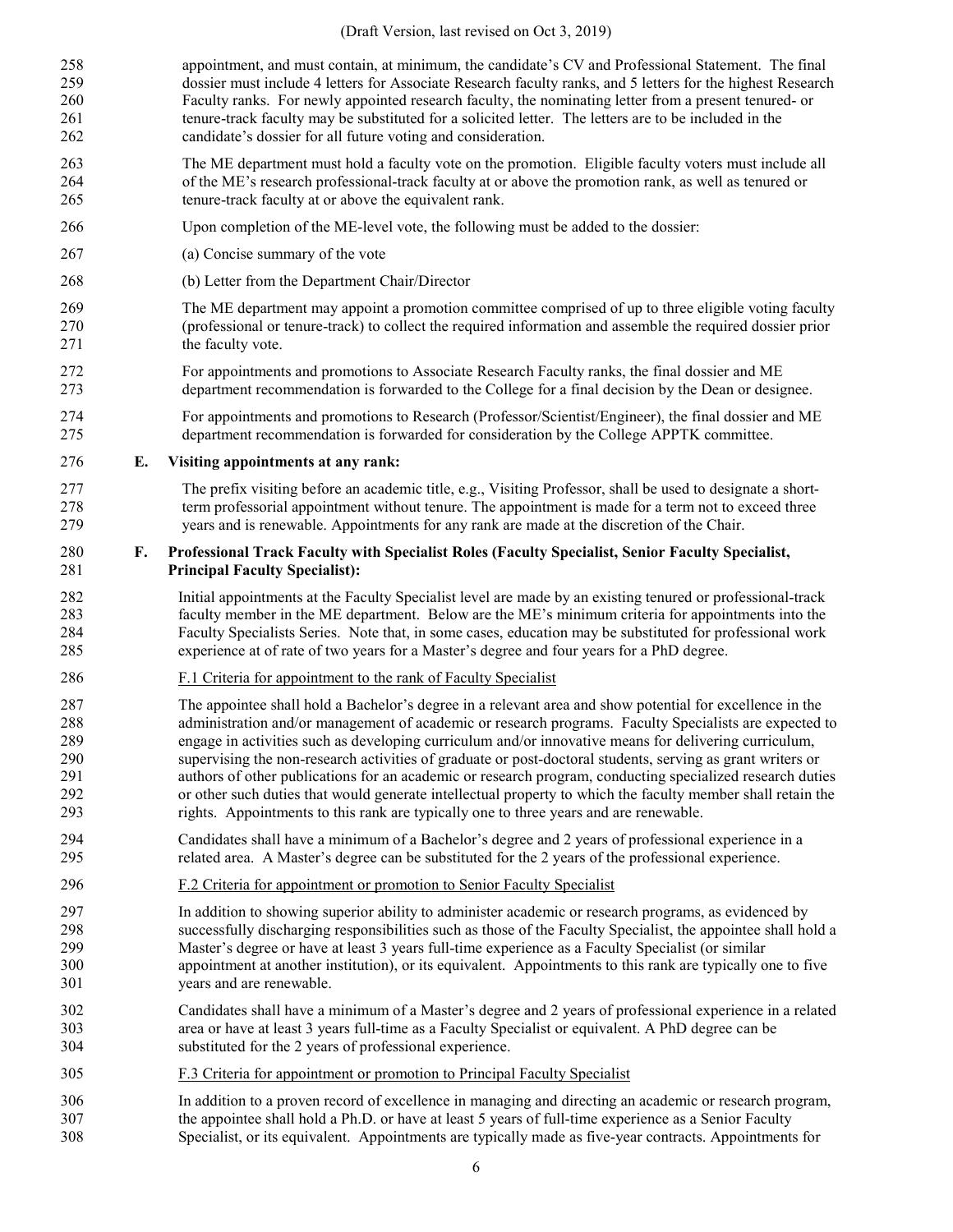| 309                                    | additional five-year terms can be renewed as early as the third year of any given five-year contract.                                                                                                                                                                                                                                                                                                                                                                                                                                                               |
|----------------------------------------|---------------------------------------------------------------------------------------------------------------------------------------------------------------------------------------------------------------------------------------------------------------------------------------------------------------------------------------------------------------------------------------------------------------------------------------------------------------------------------------------------------------------------------------------------------------------|
| 310<br>311                             | Candidates shall have a minimum of a PhD degree and 4 years of professional experience in a related area<br>or have at least 5 years full-time experience as a Senior Faculty Specialist or equivalent.                                                                                                                                                                                                                                                                                                                                                             |
| 312<br>313<br>314<br>315<br>316<br>317 | Unlike tenured and tenure-track faculty, whose performance is evaluated based on their contribution to<br>research, teaching, and service, the performance of PTK faculty of all Faculty Specialist Ranks should be<br>evaluated on the primary job responsibilities of the PTK appointment as stated in the individual's offer<br>letter, appointment agreement and/or job description. Other factors the ME department may want to<br>consider in reviews of promotion within the Faculty Specialist Ranks may include assessments of the<br>candidates'          |
| 318                                    | 1. Potential to make significant contributions to the profession                                                                                                                                                                                                                                                                                                                                                                                                                                                                                                    |
| 319                                    | 2. Potential to work collaboratively with professional colleagues                                                                                                                                                                                                                                                                                                                                                                                                                                                                                                   |
| 320                                    | 3. Potential for recognition as a leader in the profession                                                                                                                                                                                                                                                                                                                                                                                                                                                                                                          |
| 321                                    | 4. Potential to contribute to the achievement of the goals of the College                                                                                                                                                                                                                                                                                                                                                                                                                                                                                           |
| 322                                    | 5. Interest in serving on division, departmental, or university committees                                                                                                                                                                                                                                                                                                                                                                                                                                                                                          |
| 323                                    | 6. Creative abilities                                                                                                                                                                                                                                                                                                                                                                                                                                                                                                                                               |
| 324                                    | F.4 Procedural guidelines for promotion to Senior Faculty Specialist or Principal Faculty Specialist                                                                                                                                                                                                                                                                                                                                                                                                                                                                |
| 325<br>326<br>327<br>328<br>329        | Any candidate who meets the eligibility requirements for promotion may request to be considered. New<br>appointees at the Senior or Principal Faculty Specialist rank must be nominated for appointment by an<br>existing tenured or professional-track faculty member in the ME department -- typically the individual to<br>whom the appointee would directly report. In such cases, the nominating letter must accompany the<br>candidate's dossier.                                                                                                             |
| 330                                    | The promotion dossier must include, at minimum, the following items:                                                                                                                                                                                                                                                                                                                                                                                                                                                                                                |
| 331                                    | (a) Curriculum Vita;                                                                                                                                                                                                                                                                                                                                                                                                                                                                                                                                                |
| 332<br>333                             | (b) Professional Statement, documenting the candidate's professional activities, administrative, and/or<br>managerial responsibilities, productivity, creativity, and professional development;                                                                                                                                                                                                                                                                                                                                                                     |
| 334                                    | (c) Nomination letter (for new appointees only); and                                                                                                                                                                                                                                                                                                                                                                                                                                                                                                                |
| 335<br>336<br>337                      | (d) Names and contact information for at least two references. Suggested references could include<br>constituents served, internal or external professional colleagues, the individual's supervisor or principle<br>investigator and if relevant, employees who report directly to the candidate.                                                                                                                                                                                                                                                                   |
| 338<br>339<br>340<br>341<br>342<br>343 | While the candidate may confirm availability and willingness of potential references prior to applying for<br>promotion, in order to solicit unbiased and confidential assessments, the request for letters must be issued<br>by the ME department, and should describe the criteria for the promotion and appointment, and must<br>contain, at minimum, the candidate's CV and professional statement. The final dossier must include at<br>least 2 letters. The letters are to be included in the candidate's dossier for all future voting and<br>consideration. |
| 344<br>345<br>346                      | The ME department must hold a faculty vote on the promotion. Eligible faculty voters must include all of<br>the ME's research professional-track faculty at or above the promotion rank, as well as tenured or tenure-<br>track faculty at or above the equivalent rank.                                                                                                                                                                                                                                                                                            |
| 347                                    | Upon completion of the ME-level vote, the following must be added to the dossier:                                                                                                                                                                                                                                                                                                                                                                                                                                                                                   |
| 348                                    | (a) Concise summary of the vote or committee decision                                                                                                                                                                                                                                                                                                                                                                                                                                                                                                               |
| 349                                    | (b) Letter from the Department Chair/Director                                                                                                                                                                                                                                                                                                                                                                                                                                                                                                                       |
| 350<br>351                             | For appointments and promotions to Senior Faculty Specialist ranks, the final dossier and department<br>recommendation is forwarded to the College for a final approval by the Dean or designee.                                                                                                                                                                                                                                                                                                                                                                    |
| 352<br>353                             | For appointments and promotions to Principal Faculty Specialist, the final dossier and department<br>recommendation is forwarded for consideration by the College APPTK committee.                                                                                                                                                                                                                                                                                                                                                                                  |
| 354                                    | G.5 Faculty Assistant                                                                                                                                                                                                                                                                                                                                                                                                                                                                                                                                               |
| 355<br>356<br>357                      | The appointee shall be capable of assisting faculty in any dimension of academic activity and shall have<br>ability and training adequate to the carrying out of the particular techniques required, the assembling of<br>data, and the use and care of any specialized apparatus. A baccalaureate degree shall be the minimum                                                                                                                                                                                                                                      |